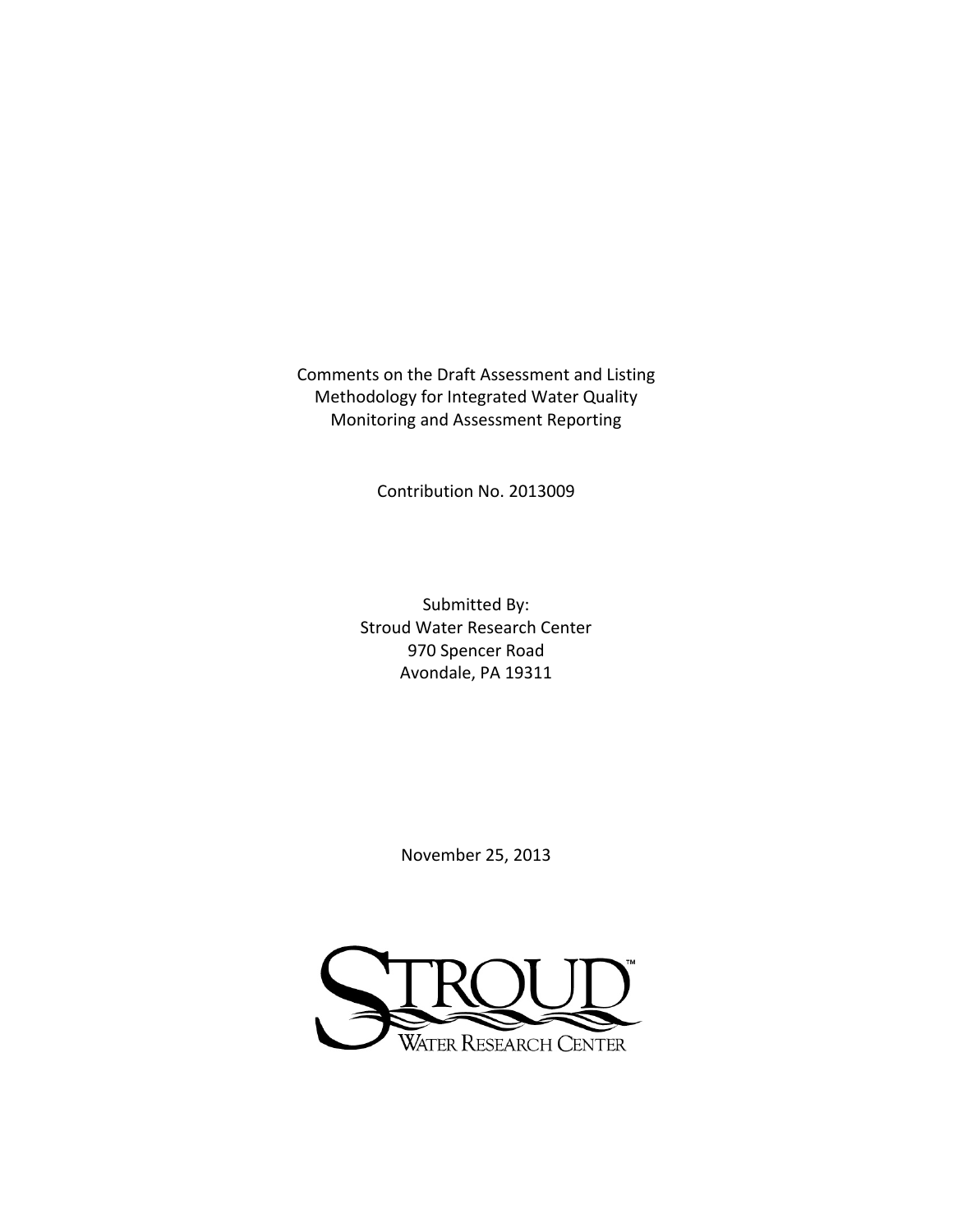Below please find a series of comments, questions, and observations on the various sections of the draft Assessment and Listing Methodology open for comment from the Pennsylvania Department of Environmental Protection (draft dated February 2013). While our comments are numerous, please know that we have no major objections to the intent or content in these chapters. PADEP has made a significant effort to document the monitoring and decision methods, and the revisions and additions provided make these methods clearer now than they every have been. That said, there appear to be opportunities to provide clearer documentation of the core content that is behind these methods (and presumably in PADEP internal reports). In addition, we think there is a need to make sure the methodological details are sufficient to support an effort by the public (or private organizations such as consulting companies) to replicate the methods described in support of the general mission to understand and protect the waters of the Commonwealth of Pennsylvania through monitoring. This has the potential to increase the confidence that PADEP may have in monitoring data received from outside individuals and organizations, which in turn can make those data a positive contribution to the assessment and listing efforts of PADEP.

## **Assessment!and!Listing!Methodology…**

Pg 2, Para.  $1 -$  "variability of the indicator" – this seems like a good spot to address accuracy versus precision, and how you try to balance that issue.

Pg 2, Para. 2 – this is the 1<sup>st</sup> introduction of the "99% rule". We have a feeling the public is going to become more confused about this issue, when it applies, how the choices for violation frequency are determined, and the science behind it. It shows up in some of the other sections more extensively, and is becoming more of an issue as continuous data are collected.

Pg. 2, Para. 3 – We would replace diurnal with diel throughout all of these documents. Diel refers to only 24-hour periods or patterns while diurnal can be that or refer to just the daytime (versus nighttime or nocturnal).

Pg 3-4, items i to  $x$  – There is a lot of information being discussed here that the public rarely sees. Is there a way to insure that all of this information is conveyed to the public? It would build a stronger connection between data and decisions.

Pg 5, Para. 2 – it is important that the old SSWAP protocol is not lost as these data are almost all we have from the late 1990s and early 2000s. While the old SSWAP protocol is not included as an active protocol, it should be included as metadata somewhere so that 25 years from now we know how those data points (which will surely be all electronic) were generated. We did not see any reference to a method or protocol archive, which becomes increasingly important as protocols evolve.

Pg 5, Para. 6 – while the ICE protocol is not being changed here, please note the reference to a "new probabilistic monitoring approach" to be developed in 2013 and future years. No other information is given.

Pg. 6, Para. 1 – Unless we are missing something, identification levels are frequently not 100% to genus in a sample. We see many streams that have at least 40% chironomid midges and oligochaete worms, which we believe are left at family or higher in the current protocol.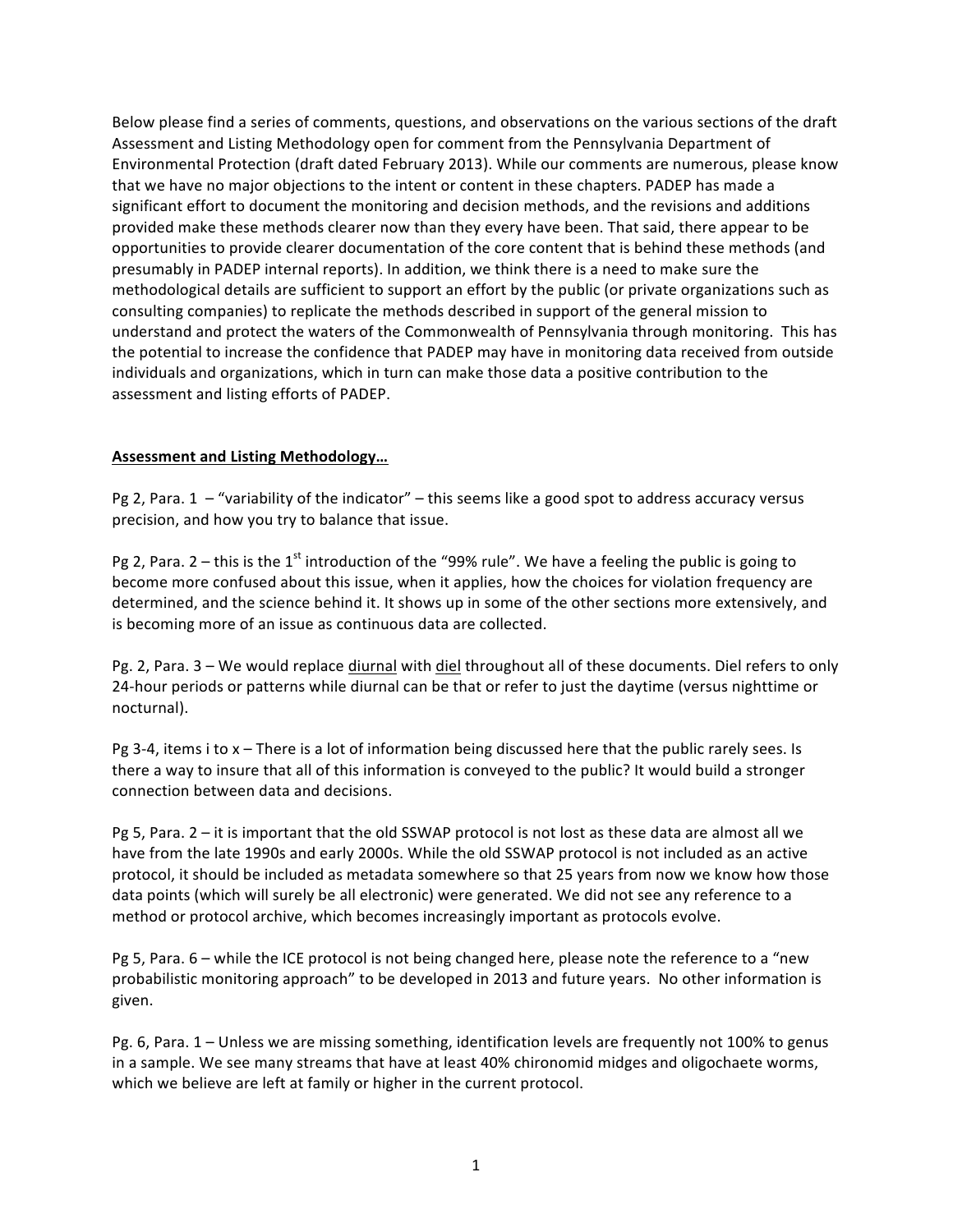Pg. 7, Para. 2 – There are now two macroinvertebrate protocols – one for Nov to May and another for Jun to Sep. Jun to Sep is not preferred, but an option for some sites.

Pg. 9, Para. 1 – We were not aware that nitrate/nitrite was the principal screening tool for potable water. It is not clear how that relates to pathogens.

### **Riffle/Run Freestone Streams**

This protocol outlines the macroinvertebrate sampling protocol for freestone streams and wadeable rivers.

Pg. 1, Para. 3. We do not see any reference to visual magnification to assist in sorting and identifications. Standardized assistance with magnification reduces differences between individuals and seasons. Otherwise, labs that process with magnification will produce different data from those that do not. If magnification is not allowed, the methods intentionally miss smaller, difficult to find and identify individuals, and that needs to be clarified. That does not mean the method without magnification generates bad data, but it does affect the comparability of data among individuals (good vs poor eyesight) and among projects.

Pg. 10. It would be nice to differentiate among CWF, TSF, and WWF when defining impairment. Many CWF are very good streams, and to allow the IBI to degrade to a 50 before receiving attention seems to not be very protective. HQ and EV streams also have a 10-point decline as part of their trend analysis and antidegradation evaluation (Pg. 15). A similar consideration might be appropriate for CWF.

Pg. 10 and 11 – we would like to see some documentation on how stream orders were characterized given the differences in stream resolution depending on the map scale and source. If you count permanent streams on the ground in a watershed you know, a 25 square mile watershed would be far larger than 3<sup>rd</sup> order in Pennsylvania. However, it is a reasonable outcome from lower resolution maps.

Pg. 11. EPA has been working for some time to bring very small streams and springbrooks (including those that may dry in places or for part of the year) into the stream monitoring discussion. These are very important and common aquatic habitats across all landscapes (rural and urban). Has PADEP begun to collect parallel information to be ready to address that issue when it comes to Pennsylvania?

Pg. 12, Para.  $2$  – We were not comfortable with the idea that seasonal impairment is acceptable, especially if it repeats itself. Obviously ecological function in the example is lost for part of the year, and with it the ability to support the designated use. If there is a reason to believe the low IBI was accurate for one period of the year, then the observation is meaningful and should not be ignored.

Pg. 14, Para. 1 – We suggest caution around the exceptions listed here. It requires detailed knowledge of the ecology of a site and the specifics of the collection conditions. Those insights are not always available (e.g., species are missing due to emergence). We agree that Nov to May sampling should be encouraged to avoid some of these complications.

Pg. 14, Para 4 – is it possible to establish a reference condition that reflects the gradient of limestone influence? It is probably a challenge because of the limited number of reference sites, but it would be a more accurate representation of the unimpaired condition.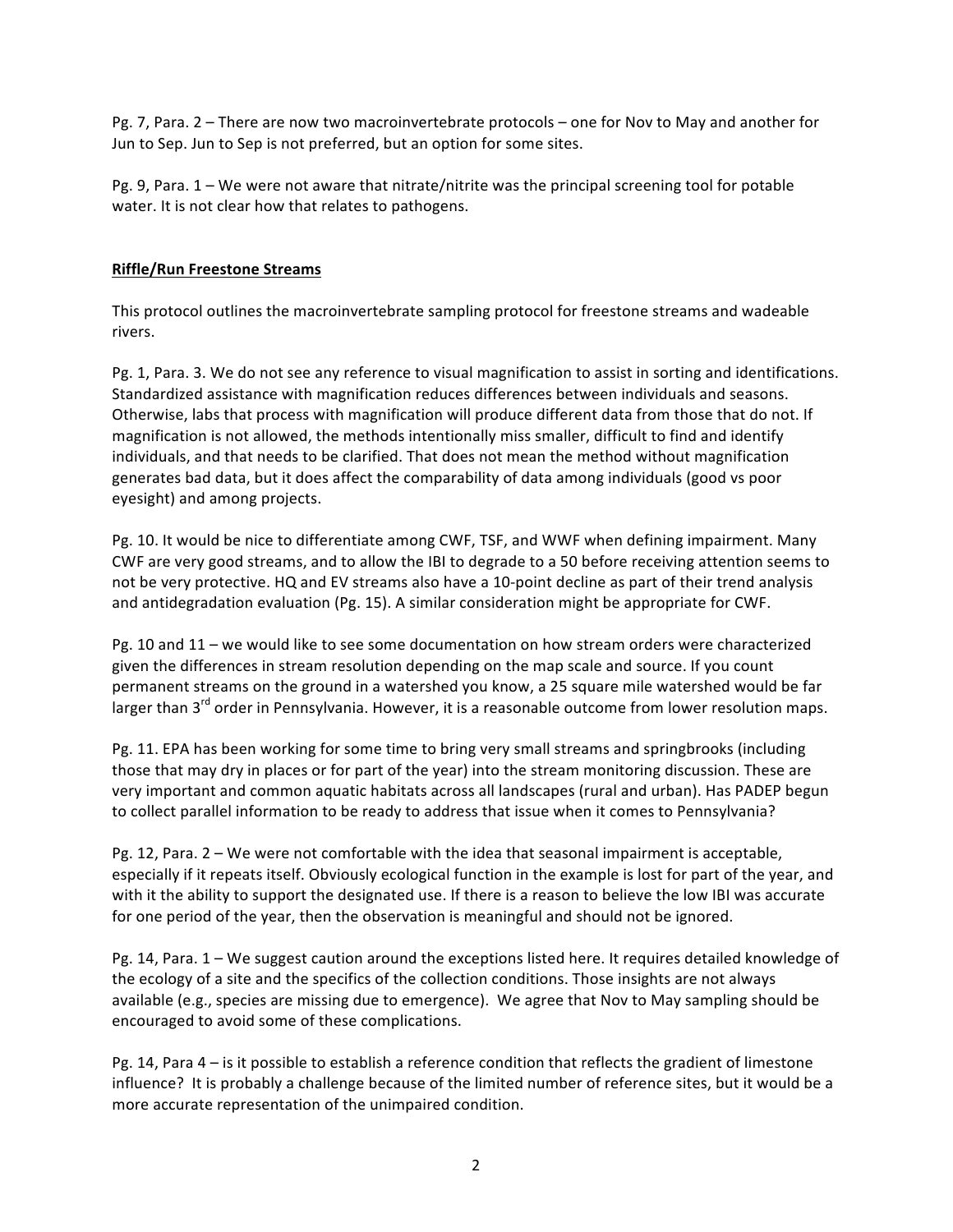Pg. 16 – This table needs a legend that describes the contents.

Pg. 18, Para. 3 – rather than resample, could you not just remove *Prosimulium*, or XX% of the *Prosimulium* if you believe it is impacting the IBI. Why throw out the data when the rest of the sample is probably good. The composite should have enough material to get 200 individuals without *Prosimulium*.

## **Continuous Instream Monitoring**

We did not have a chance to review this in detail.

## **Periphyton**

This protocol outlines the field collection procedures for:

- Streambed chlorophyll, cellular carbon and nitrogen concentrations, and cellular phosphorus concentrations
- Visual estimates of periphyton cover (and types) across the streambed (utilizing a method developed in New Zealand)
- And various physical and chemical measurements and observations
	- $\circ$  Conductivity/pH/Temperature/Dissolved Oxygen with a meter (should reference the water chemistry protocol that includes GLPs for operating meters)
	- $\circ$  Measuring discharge and noting hydrologic conditions and recent history -
	- $\circ$  Measuring stream size
	- $\circ$  Observing substrate type %
	- o Measuring!canopy!closure/density

In general the protocol is well written, intuitive, and capitalizes on well-established protocols.

- We would like to see the details about the required training and documentation of training that PADEP employees are expected to have. DEP should (and probably does) maintain documents on "certified" field staff for any given method
- The protocol does not reference any other protocol and should, especially for the water chemistry meters (water chemistry protocol) and the physical channel measurements (habitat assessment protocol)
- Would be nice if the canopy method could consider a photographic –based method. As this may be more efficient for field staff (recognizing that image recognition software and training would be necessary part of the office work)
- The observation of substrate type was not described adequately and there was limited reference to appropriate methods to introduce the concept of inorganic/mineral substrate versus organic substrate, let alone introducing the concept of grain size...this should probably reference the physical habitat assessment protocol

#### **Streambed Sediment**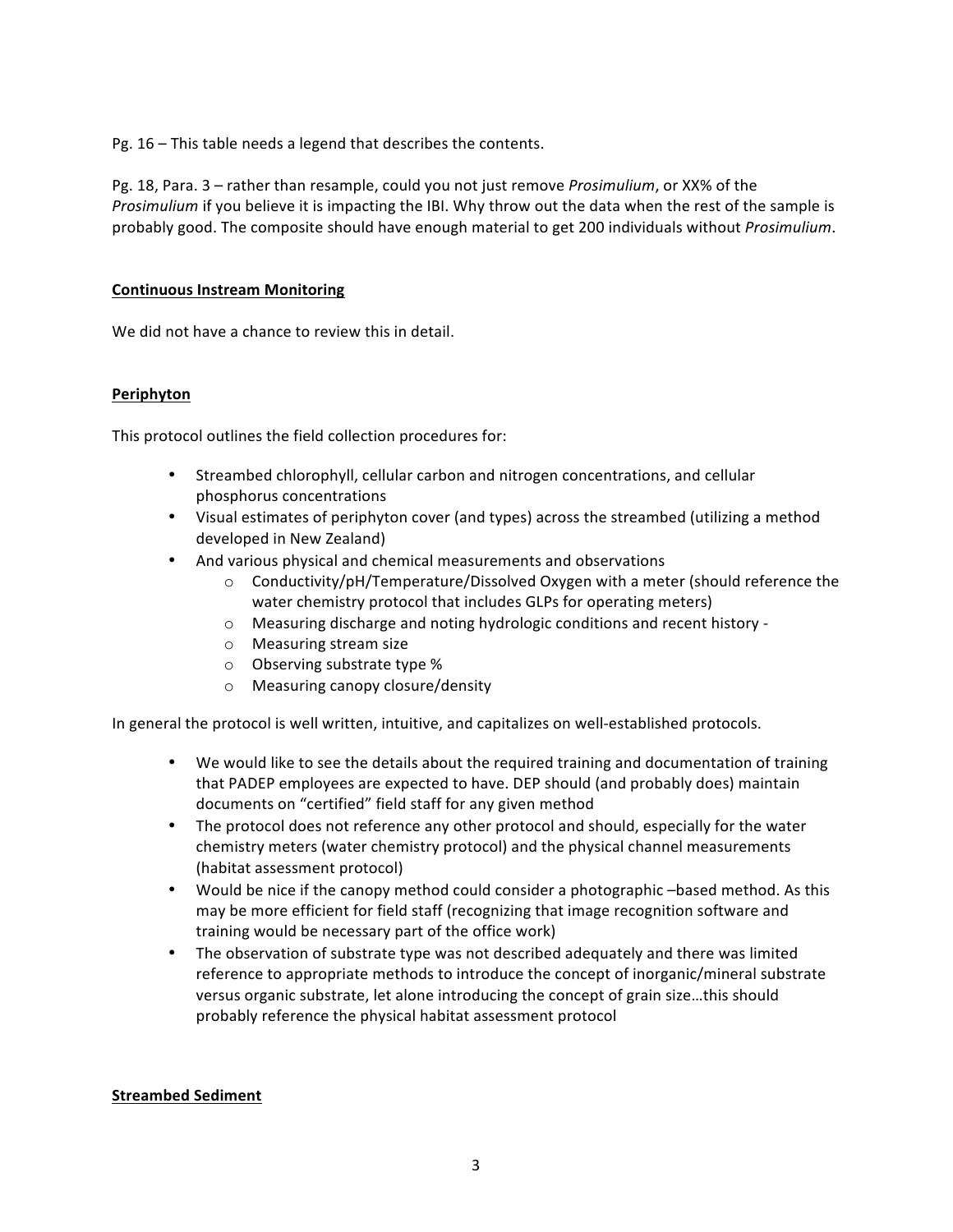This method utilized the EPA rapid assessment protocol – we have no comment or concern with what is presented in this document

#### **Surface Water Collection**

Surface Water Collection Protocol –

- The protocol is written in a general manner to describe the collection process, strategies for sampling under various hydrological conditions, risks of (and methods to avoid) contamination, and a QA/QC protocol to determine variability. The methods for quantification of specific chemical analytes are described in other protocols that must be specific to the analysis. However, typical choices of type of sample container, types of filters, volumes required, and variation in holding times and sample treatment/preservation are adequately described. At this point in time, we have only raise three questions or points to address:
	- $\circ$  Is there a procedure to train employees/staff to be "certified" to collect water chemistry samples and to be assigned a collector ID#? Seems that standardization among DEP staff should be the highest priority for all methods presented herein. I imagine there is probably some documentation of staff training and some certification for any given employee for each of these protocols?
	- $\circ$  The document does not address requirements for determining when water levels are appropriate for sampling "baseflow" conditions. There are discussion points regarding storm sampling and a strategy for collecting enough samples throughout a hydrological year for annual loading estimates (including stating an "unbiased" sampling of all hydrological conditions), but no specifics about what constitutes baseflow conditions (e.g., 10 days after any rain event that resulted in a storm hydrograph? Or any other discharge statistic?).
	- $\circ$  For submission of chemical samples to any DEP lab, does the lab have authority/ permission/ protocol to reject any sample (or sample sets) submitted that does not have the FULL metadata requested in the form?

# **Semi-Quantitative Fish Sampling**

This review of the semi-quantitative fish sampling protocol considers if the standards are clearly identified, if the methods are likely to provide a reasonable level of accuracy and precision, and if precautions are in place to ensure fish are treated humanely.

The rationale for developing a fish sampling protocol is to extend biomonitoring to areas where macroinvertebrates are difficult to sample, specifically larger wadeable streams and rivers from fall through spring. Monitoring fish is appropriate because some fish species have recreational, commercial or conservation importance. Fish may provide a similar indication to macroinvertebrates of the health of the ecosystem, but it appears that the fish monitoring will be used primarily as a supplement to macroinvertebrate monitoring.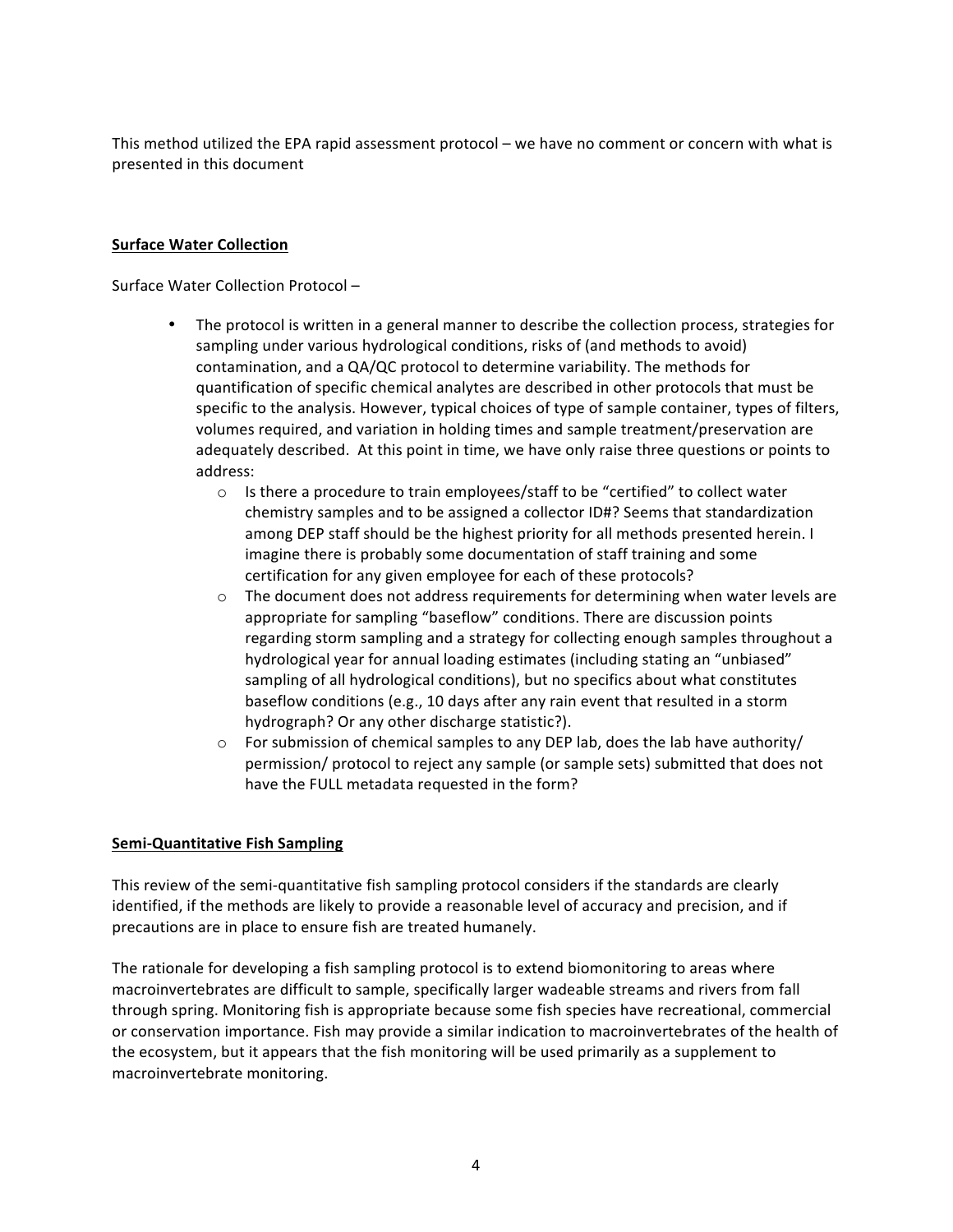The "Semi-Quantitiative fish sampling protocol" indicates that a fish index of biotic integrity (IBI) is in development for the Ohio River basin and the combined Potomac and Susquehanna River basins. A fish IBI for each basin is a logical choice because the IBI is routinely used to convert biological information into a score of ecosystem health. It is also appropriate to develop different standards for each basin because of differences in some of the fish species (including species introduced to a basin). The actual standards were not presented, so it was not possible to review them. This revision of the methodology is an opportunity to coordinate with neighboring states when developing the IBI standards to ensure that standards are uniform or comparable within a river basin.

It is appropriate to develop a standardized sampling protocol to generate data that will be comparable among sites and over time. However, a thorough review of the protocol is not possible because without the standards it was not possible to determine the accuracy and precision of the IBI metric that could be generated with the proposed sampling protocol. Instead, I considered another of the original IBI metrics of Karr et al. 1986, which includes standards for species richness and composition, trophic composition (%) and fish abundance and condition. Karr et al. 1986 indicated that the sampling methods to generate a fish IBI should be adequate to generate a snapshot of the entire fish community including small and large individuals as well as species that are not recreationally or commercially important. The use of electrofishing is likely to be appropriate for the systems targeted (wadeable streams) as well as the sampling effort in terms of number and size of electrofishing units and number and experience of personnel. Electrofishing has the ability to capture both small and large individuals and can be used in a variety of habitats. The reach is of sufficient length to capture a variety of habitat types and thus be representative of the rest of the stream.

While we recognize the need to reduce costs and maximize efficiency, we are concerned that single pass will provide a sample that may not be accurate (biased towards certain species that favor the habitat sampled) or precise (differences in sampling efficiency among species and size classes will affect the percentage of individuals caught). Lack of block nets adds an additional source of error because an unknown number of fish may enter or leave the sample reach. The risk is that low accuracy and precision will increase the amount of time required for a change in species composition or IBI to be detected, and the change in stream status between attaining and impaired will be delayed.

Mark-recapture or multiple pass depletion sampling could provide a more robust measure of the stream fish community, although these methods also have their flaws. Mark-recapture misses small fish that cannot be marked and preventing migration is impractical in most streams and rivers. Mark-recapture also requires the initial capture and marking of a large portion of the population (>50%) to reduce error bars to acceptable levels. Depletion sampling also has a number of assumptions that are likely to be routinely violated, such as consistent fishing effort and sampling efficiency among passes, no change in fish behavior, and no migration. This more intensive effort may be justified in some circumstances.

The protocol does not indicate if the physical condition of the fish will be recorded. The Karr et al (1986) IBI protocol used percentage of fish with lesions or parasites as one of the standards. The data sheets also indicate that species will be enumerated, but there is no space to record length or weight or other observations of individual fish. Although length and weight may not be necessary for the IBI, these data can be used to calculate biomass, and infer population dynamics and production rates.

The sampling protocol indicates that the intention is to return most of the fish alive to the stream, but it is not clear if handling will be sufficient to reduce stress and minimize incidental damage or mortality. The crew chief should have training in electrofishing theory and safety, such as is provided by the US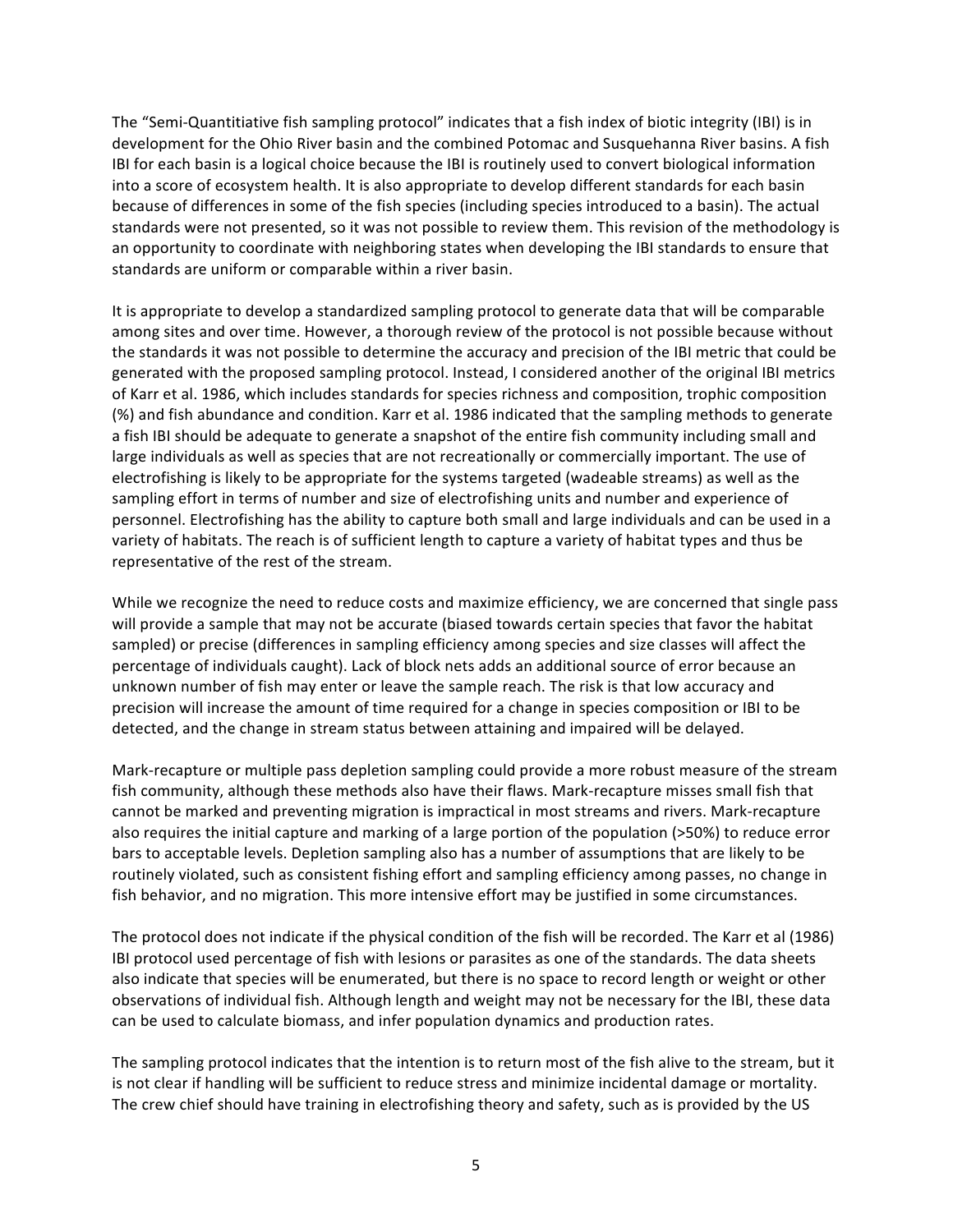Fish and Wildlife Service. Effort should also be taken to maintain low densities in holding tanks, minimize warming during hot days and prevent direct exposure to the sun, maintain adequate dissolved oxygen and reduce buildup of waste products. Coldwater streams should not be sampled when the air temperature exceeds a given threshold (e.g., 75°F). Accidental morality should be recorded so that methods that do not work can be identified and improved upon.

When a fish is retained, a portion should be preserved in ethanol instead of formalin so that it's tissue will be useable for DNA analysis, which can also be part of the identification processes.

The protocol should also define a taxonomic specialist versus a taxonomic expert, and indicate the training/experience required and how their proficiency is measured.

## **Chemistry!– Bacteriological!Evaluations**

We wondered how a short-term chemical violation of a regulatory threshold relates to being classified as not sustaining a designated use? For example, what is the view on accidental spills or infrequent discharges that violate a number of chemical thresholds and possibly result in biological changes (e.g., dead adult fish) that might be measurable for more than a year? We are sure this has been sorted out, taking into account the various types of data, but some clear examples would be helpful to the public.

Pg. 4, Para. 1-7 – It would be nice to know if and how regulatory standards may change as more data become available from continuous monitoring, and if continuous monitoring provides indirect insights into environmental stressors that cannot be easily monitored continuously (i.e., rely on grab samples). Two key elements in stressor response are intensity and duration. Frequency is a third element, but one that has not been examined extensively (e.g., variable but repeated stress events). Continuous monitoring is going to provide data that were previously unavailable at many sites, making the chemical data from a site a combination of continuous data and far less frequent observations.

Pgs. 7-9 – We are pleased that PADEP has attempted to bring this this section on sampling error to the regulatory discussion. However, we are not sure the public fully understands the difference between accuracy and precision, and this section may not help. It is possible the use of the term "Error" here may confuse the public because they view an error is a mistake (an inaccurate representation of true conditions), not just sampling variability that confounds confidence in conclusions. We are not sure they see that incomplete data could result in an inaccurate representation of true conditions, but it does not have to and frequently may not. That said, a "temporary, rare violation of criteria" may be ecologically significant even if it does not exceed the 1% threshold. There is a lot here on statistical significance, but not much about ecological significance.

We think this issue highlights an important question about all of these sections – who is the primary audience? It is primarily PADEP employees trying to complete the monitoring (i.e., as SOPs), the public trying to understand the outcome of PADEP monitoring, or the regulated community trying to implement the protocols in their own work? The challenge of communicating effectively to a diverse audience at the same time is no small task because of the diverse backgrounds. Given the number of sampling approaches to addressing the different stressors of interest, we believe that most audiences outside of PADEP will be looking for more information. For example, a table that highlights recommended critical sampling periods, sampling frequency, and acceptable exceedance frequency would help all see the challenges for PADEP to collect and interpret data collected annually, monthly,